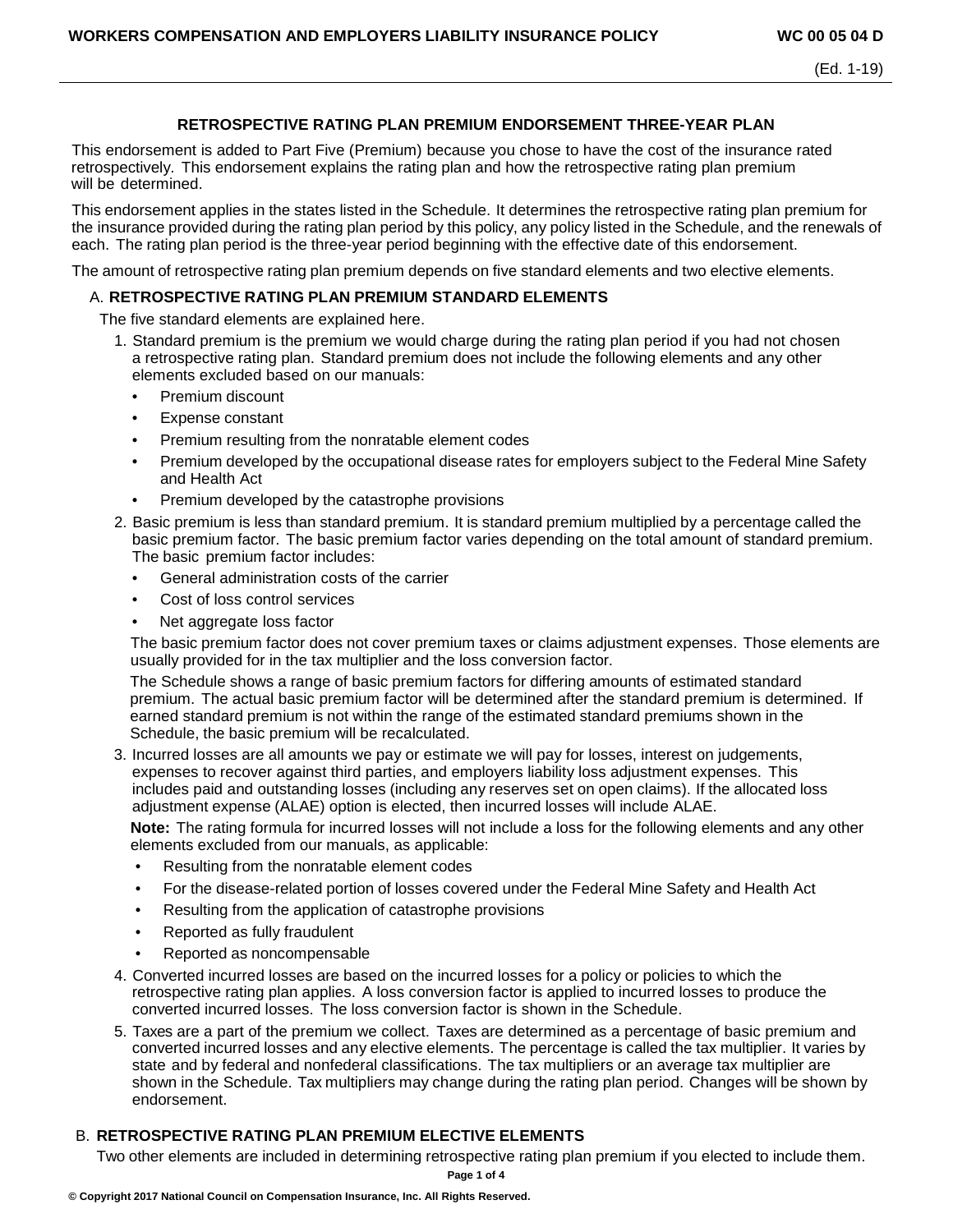(Ed. 1-19)

They are the excess loss premium for the loss limitation and the retrospective development premium. They are explained here.

1. The election of a loss limitation means that the amount of incurred loss to be included in the retrospective rating plan premium is limited to an amount called the loss limitation. The loss limitation applies separately to each person who sustains bodily injury by disease and separately to all bodily injury arising out of any one accident.

The charge for this loss limitation is called the excess loss premium. Excess loss premium is a percentage of standard premium multiplied by the loss conversion factor. The percentage is called the excess loss premium factor.

Excess loss premium factors vary by state, by classification, and by the amount of the loss limitation. If you chose this elective element, the loss conversion factor, the loss limitation, the excess loss premium factors, and the states where they apply are shown in the Schedule. Excess loss premium factors may change during the retrospective rating plan policy period. Changes will be shown by endorsement.

2. The retrospective development element is used to help stabilize premium adjustments. The premium for this element is charged with the first three calculations of a retrospective rating plan premium and is called the retrospective development premium. It is a percentage of standard premium multiplied by the loss conversion factor. The percentage of standard premium is called the retrospective development factor.

Retrospective development factors vary by state, by electing a loss limitation, and by first, second, and third calculations of retrospective rating plan premium. If you chose this elective element, the retrospective development factors are shown in the Schedule.

## C. **RETROSPECTIVE RATING PLAN PREMIUM FORMULA**

Insurance policies listed in the Schedule will be combined with this policy to calculate the retrospective rating plan premium. If the policies provide insurance for more than one insured, the retrospective rating plan premium will be determined for all insureds combined, not separately for each insured.

- 1. Retrospective rating plan premium is the sum of basic premium, converted losses, plus the excess loss premium and retrospective development premium elective elements if you chose them. This sum is multiplied by the applicable tax multiplier shown in the Schedule.
- 2.The retrospective rating plan premium will not be less than the minimum or more than the maximum retrospective rating plan premium. The minimum and maximum retrospective rating plan premiums are determined by applying the minimum and maximum retrospective rating plan premium factors, shown in the Schedule, to the standard premium.
- 3. If this endorsement applies to more than one policy or state, the standard premium will be the sum of the standard premiums for each policy and state.

## D. **CALCULATION OF RETROSPECTIVE RATING PLAN PREMIUM**

1. We will calculate the retrospective rating plan premium using all loss information we have as of a date six months after the rating plan period ends and annually thereafter.

We may make a special valuation of a retrospective rating plan premium as of any date that you are declared bankrupt or insolvent, make an assignment for the benefit of creditors, are involved in reorganization, receivership, or liquidation, or dispose of all your interest in work covered by the insurance. You will pay the amount due to us if the retrospective rating plan premium is more than the total standard premium as of the special valuation date.

We may make interim calculations of retrospective rating plan premium for the first year and the first two years of the rating plan period. We will use all loss information we have as of a date six months after the end of each of these periods.

- 2. After any calculation of retrospective rating plan premium, you and we may agree that it is the final calculation.
- 3. After each calculation of the retrospective rating plan premium, you will pay promptly the amount due us, or we will refund the amount due you. Each insured is responsible for the payment of all standard premium and retrospective rating plan premium calculated under this endorsement.

## E. **INSUREDS OPERATING IN MORE THAN ONE STATE**

If any of the policies provide insurance in a state not listed in the Table of States, and if you begin work in that state during the retrospective rating plan period, this endorsement will apply to that insurance if this retrospective rating plan applies in that state on an interstate basis. The retrospective rating plan premium standard elements, and the elective elements you chose, will be determined by our manuals for that state, and added to the Schedule by endorsement.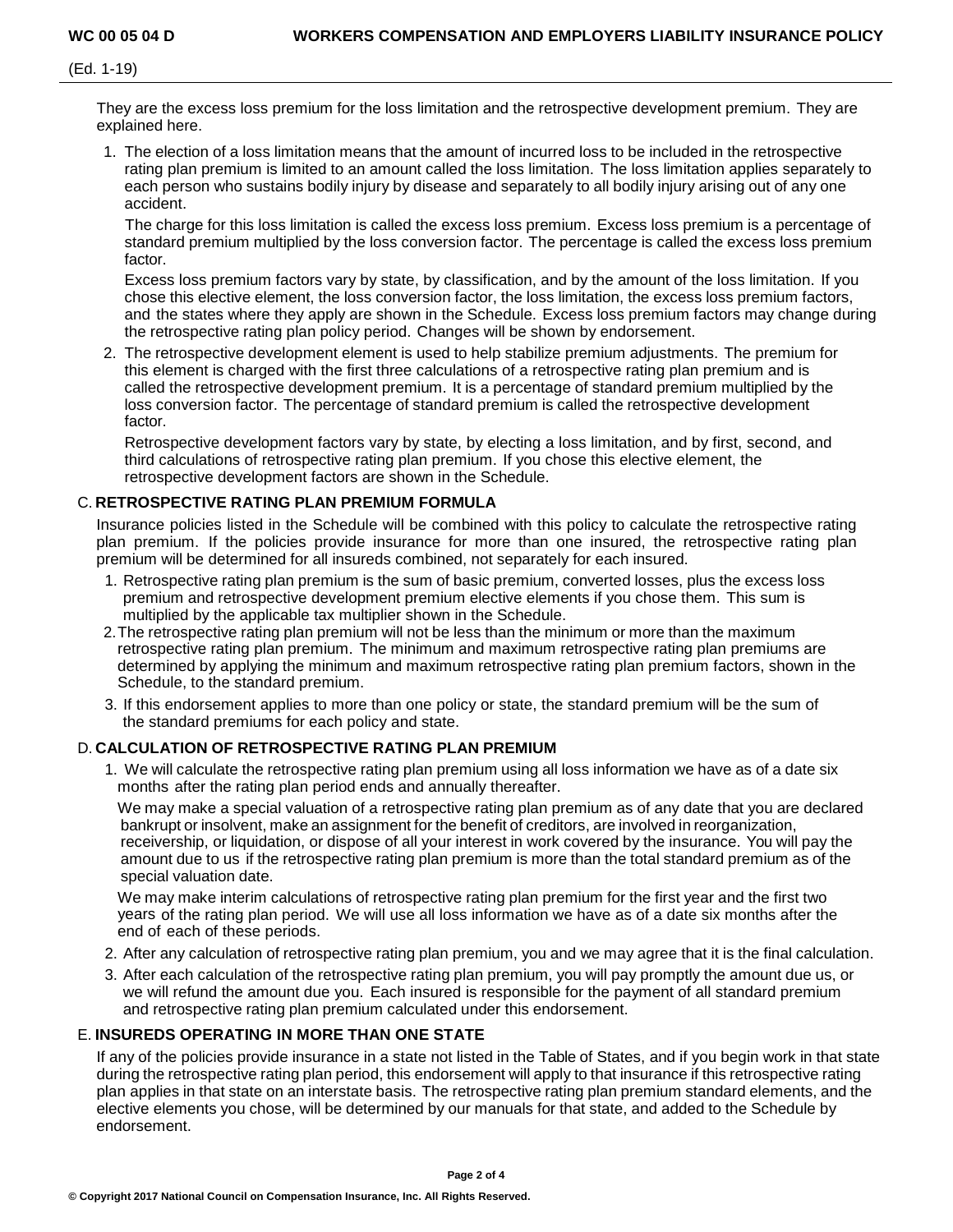#### F. **CANCELLATION AND NONRENEWAL OF A POLICY UNDER A RETROSPECTIVE RATING PLAN**

- 1. If the policy to which this endorsement is attached is cancelled or is not renewed, the effective date of the cancellation or nonrenewal will become the end of the rating plan period for all insurance subject to this endorsement.
- 2. If the other policies listed in the Schedule of this endorsement are cancelled or not renewed, the effective date rating plan period for all insurance subject to this endorsement unless we agree with you, by endorsement, to continue the rating plan period.
- 3. If we cancel or do not renew for nonpayment of premium, the maximum retrospective rating plan premium will be the standard premium for the rating period, increased pro rata to three years (1,095 days), and will include all of the applicable retrospective rating plan factors shown in the Schedule.
- 4. If you cancel or do not renew, the standard premium for the rating plan period will be increased by our short rate table and procedure. This short rate premium will be the minimum retrospective rating plan premium and will be used to determine the basic premium.

The short rate premium will be used to determine the excess loss premium and retrospective development premium if you chose these elective elements.

The maximum retrospective rating plan premium will be based on the standard premium for the rating plan period, increased pro rata to three years (1,095 days).

5. Section F.4. will not apply if you cancel or do not renew because:

a. All work covered by the insurance is completed

- b. All interest in the business covered by the insurance is sold
- c. You retire from all business covered by the insurance

#### **Schedule**

1. Other policies subject to this Retrospective Rating Plan Premium Endorsement

2. Loss Limitation: \$

3. Loss Conversion Factor

Minimum Retrospective Rating Plan Premium Factor

Maximum Retrospective Rating Plan Premium Factor

4. The basic premium factors shown here are based on estimates of standard premium. If the actual standard premium is within the range of estimated standard premiums shown here, the basic premium factor will be obtained by linear interpolation to the nearest one-tenth of 1%. If the actual standard premium is not within the range of estimated standard premiums shown below, the basic premium factor will be recalculated.

|                                    | 50% | 100% | 150% |
|------------------------------------|-----|------|------|
| <b>Estimated Standard Premium:</b> |     |      |      |
| <b>Basic Premium Factor:</b>       |     |      |      |

5. The tax multipliers, excess loss premium factors, and retrospective development factors, and the states where they apply, are shown in the Table of States.